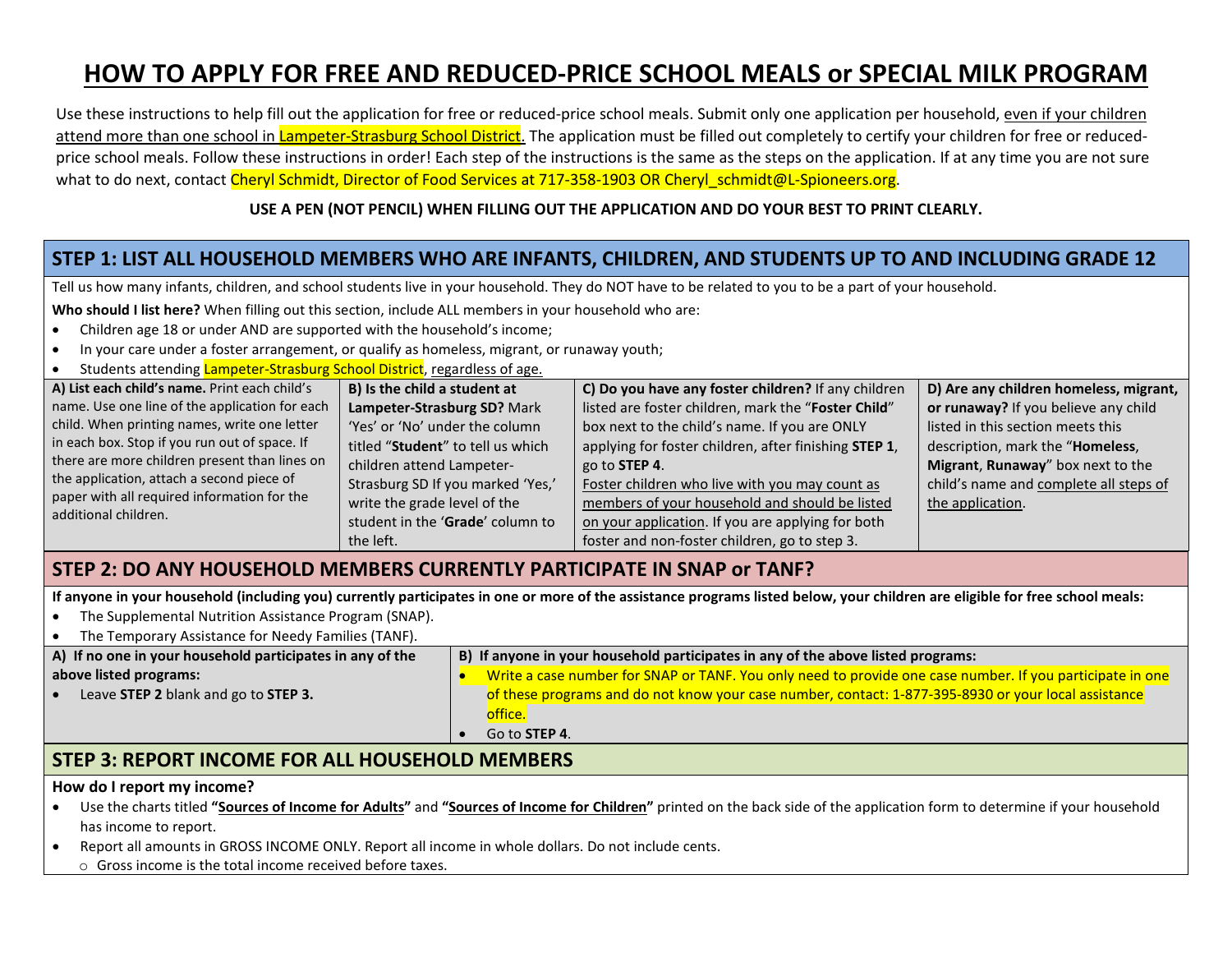| ○ Many people think of income as the amount they "take home" and not the total "gross" amount. Make sure that the income you report on this application has NOT been                             |                                                                                                                                                                        |                                                                  |  |  |  |  |
|--------------------------------------------------------------------------------------------------------------------------------------------------------------------------------------------------|------------------------------------------------------------------------------------------------------------------------------------------------------------------------|------------------------------------------------------------------|--|--|--|--|
| reduced to pay for taxes, insurance premiums, or any other amounts taken from your pay.                                                                                                          |                                                                                                                                                                        |                                                                  |  |  |  |  |
| Write a "0" in any fields where there is no income to report. Any income fields left empty or blank will also be counted as a zero. If you write '0' or leave any fields blank, you<br>$\bullet$ |                                                                                                                                                                        |                                                                  |  |  |  |  |
| are certifying (promising) that there is no income to report. If local officials suspect that your household income was reported incorrectly, your application will be                           |                                                                                                                                                                        |                                                                  |  |  |  |  |
| investigated.                                                                                                                                                                                    |                                                                                                                                                                        |                                                                  |  |  |  |  |
| Mark how often each type of income is received, using the check boxes to the right of each field.<br>$\bullet$                                                                                   |                                                                                                                                                                        |                                                                  |  |  |  |  |
| <b>3.A. REPORT INCOME EARNED BY CHILDREN</b>                                                                                                                                                     |                                                                                                                                                                        |                                                                  |  |  |  |  |
| A) Report all income earned or received by children. Report the combined gross income for ALL children listed in STEP 1 in your household in the box marked "Child Income."                      |                                                                                                                                                                        |                                                                  |  |  |  |  |
|                                                                                                                                                                                                  | Only count foster children's income if you are applying for them together with the rest of your household.                                                             |                                                                  |  |  |  |  |
|                                                                                                                                                                                                  |                                                                                                                                                                        |                                                                  |  |  |  |  |
|                                                                                                                                                                                                  | What is Child Income? Child income is money received from outside your household that is paid DIRECTLY to your children. Many households do not have any child income. |                                                                  |  |  |  |  |
| <b>3.B. REPORT INCOME EARNED BY ADULTS</b>                                                                                                                                                       |                                                                                                                                                                        |                                                                  |  |  |  |  |
| Who should I list here?                                                                                                                                                                          |                                                                                                                                                                        |                                                                  |  |  |  |  |
| When filling out this section, include ALL adult members in your household who are living with you and share income and expenses, even if they are not related and even if                       |                                                                                                                                                                        |                                                                  |  |  |  |  |
| they do not receive income of their own.                                                                                                                                                         |                                                                                                                                                                        |                                                                  |  |  |  |  |
| Do NOT include:<br>$\bullet$                                                                                                                                                                     |                                                                                                                                                                        |                                                                  |  |  |  |  |
| $\circ$                                                                                                                                                                                          | People who live with you but are not supported by your household's income AND do not contribute income to your household.                                              |                                                                  |  |  |  |  |
| Infants, Children, and Students already listed in STEP 1.<br>$\circ$                                                                                                                             |                                                                                                                                                                        |                                                                  |  |  |  |  |
| B) List adult household members'                                                                                                                                                                 | C) Report earnings from work. Report all income from work in the                                                                                                       | D) Report income from public assistance/child support/           |  |  |  |  |
| names. Print the name of each                                                                                                                                                                    | "Earnings from Work" field on the application. This is usually the                                                                                                     | alimony. Report all income that applies in the "Public           |  |  |  |  |
| household member in the boxes marked                                                                                                                                                             | money received from working at jobs. If you are a self-employed                                                                                                        | Assistance/ Child Support/Alimony" field on the application. Do  |  |  |  |  |
| "Names of Adult Household Members                                                                                                                                                                | business or farm owner, you will report your net income.                                                                                                               | not report the cash value of any public assistance benefits NOT  |  |  |  |  |
| (First and Last)." Do not list any                                                                                                                                                               |                                                                                                                                                                        | listed on the chart. If income is received from child support or |  |  |  |  |
| household members you listed in STEP                                                                                                                                                             | What if I am self-employed? Report income from that work as a                                                                                                          | alimony, only report court-ordered payments. Informal but        |  |  |  |  |
| 1. If a child listed in STEP 1 has income,                                                                                                                                                       | net amount. This is calculated by subtracting the total operating                                                                                                      | regular payments should be reported as "other" income in the     |  |  |  |  |
| follow the instructions in STEP 3, part A.                                                                                                                                                       | expenses of your business from its gross receipts or revenue.                                                                                                          | next part.                                                       |  |  |  |  |
| E) Report income from pensions/                                                                                                                                                                  | F) Report total household size. Enter the total number of                                                                                                              | G) Provide the last four digits of your Social Security Number.  |  |  |  |  |
| retirement/all other income. Report all                                                                                                                                                          | household members in the field "Total Household Members                                                                                                                | An adult household member must enter the last four digits of     |  |  |  |  |
| income that applies in the "Pensions/                                                                                                                                                            | (Children and Adults)". This number MUST be equal to the number                                                                                                        | their Social Security Number in the space provided. You are      |  |  |  |  |
| Retirement/All Other Income" field on                                                                                                                                                            | of household members listed in STEP 1 and STEP 3. If there are any                                                                                                     | eligible to apply for benefits even if you do not have a Social  |  |  |  |  |
| the application.                                                                                                                                                                                 | members of your household that you have not listed on the                                                                                                              | Security Number. If no adult household members have a Social     |  |  |  |  |
|                                                                                                                                                                                                  | application, go back and add them. It is very important to list all                                                                                                    | Security Number, leave this space blank and mark the box to      |  |  |  |  |
|                                                                                                                                                                                                  | household members, as the size of your household affects your                                                                                                          | the right labeled "Check if no SSN."                             |  |  |  |  |
|                                                                                                                                                                                                  | eligibility for free and reduced-price meals.                                                                                                                          |                                                                  |  |  |  |  |
|                                                                                                                                                                                                  |                                                                                                                                                                        |                                                                  |  |  |  |  |
| STEP 4: CONTACT INFORMATION AND ADUIT SIGNATURE                                                                                                                                                  |                                                                                                                                                                        |                                                                  |  |  |  |  |

### **STEP 4: CONTACT INFORMATION AND ADULT SIGNATURE**

*All applications must be signed by an adult member of the household. By signing the application, that household member is promising that all information has been truthfully and completely reported. Before completing this section, also make sure you have read the privacy and civil rights statements on the back of the application.*